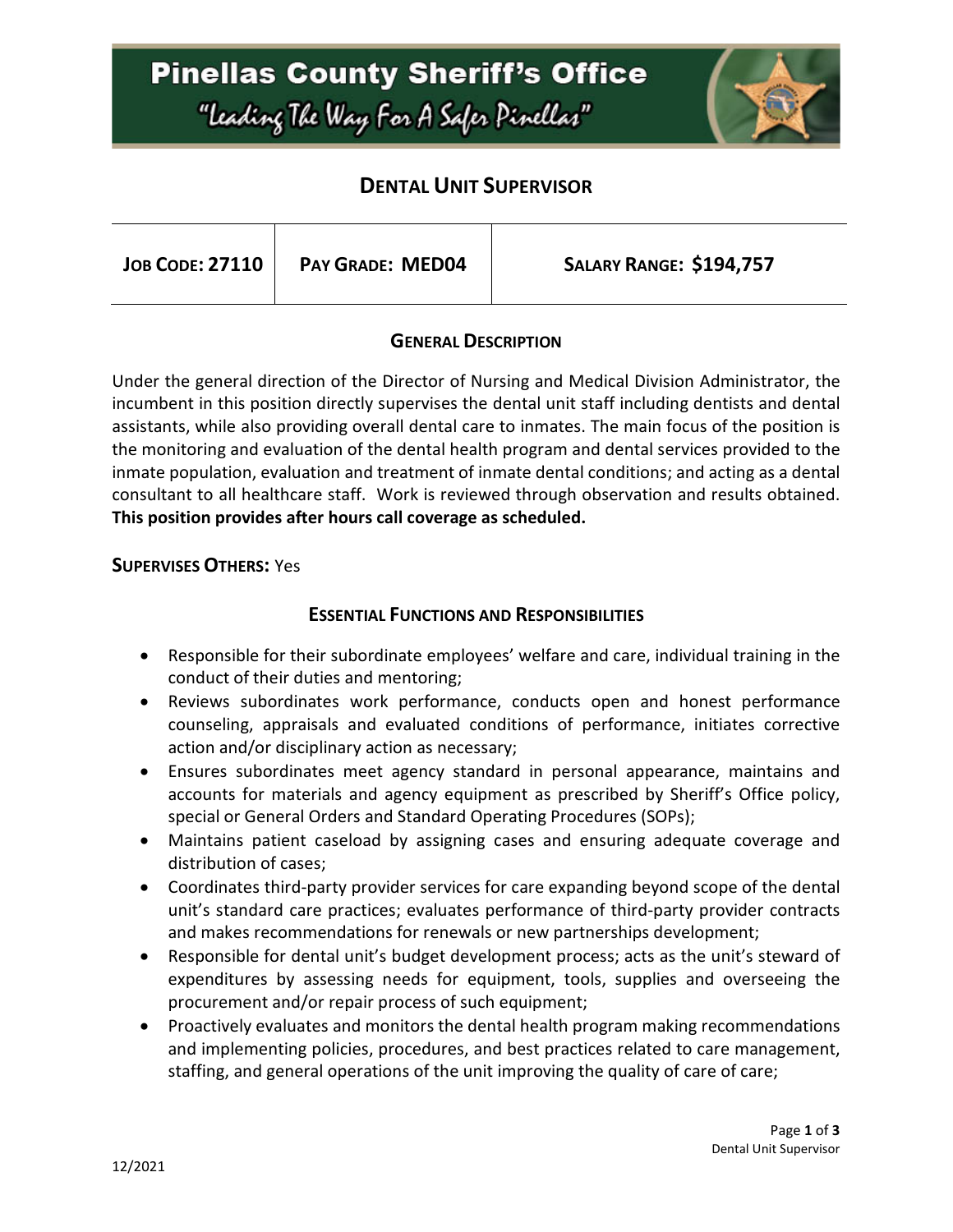# **Pinellas County Sheriff's Office** "Leading The Way For A Safer Pinellar"



- Evaluates inmates needing or requesting dental care not included under basic health care services and makes clinically appropriate recommendations; assures inmates are treated and scheduled for follow-up procedures in keeping with community indigent standards;
- Performs emergency treatment and routine drilling, filling, and extraction of teeth in accordance with established dental policies, procedures, and treatment priorities;
- Instructs inmates in good dental hygiene techniques; establishes individualized treatment plans for inmates requiring ongoing dental care;
- Properly utilizes the Electronic Medical Record (EMR); maintains the integrity and security of the EMR; maintains current and complete dental records and documents all care provided in the health record; maintaining patient confidentiality;
- Completes the equipment checklist, assists with instrument and sharps counts when necessary, and gives reports, as necessary;
- Assures compliance with infection control policies and procedures in the dental area;
- Provides training to ensure that the nurses are knowledgeable in completing the dental screening and patient education related to dental hygiene, brushing techniques, etc.;
- Assures each inmate is offered a dental examination within one year of admission into the facility that includes x-rays when indicated, and an individualized treatment plan for inmates requiring ongoing dental care;
- Assures dental services are in compliance with the National Commission on Correctional Health Care, American Correctional Association, Florida Model Jail Standards and any and all related laws, rules or directives;
- Provides in-service training to all health staff members on triaging dental conditions, completing dental screenings, dental hygiene, dental care, and dental emergencies;
- Obtains a Patient Consent to Dental Treatment Form from each inmate prior to initiating invasive procedures; obtains refusal forms for those inmates who choose to refuse a particular procedure or visit;
- Participates in Sheriff's Office recruitment and community relations activities as directed.

Regular and reliable attendance is required as an essential function of the position.

This position is considered essential and, in the event of an emergency or natural disaster, will be required to report to work.

This list is not intended to be all-inclusive and you may not be responsible for every item listed. The employer reserves the right to assign additional functions and responsibilities as necessary.